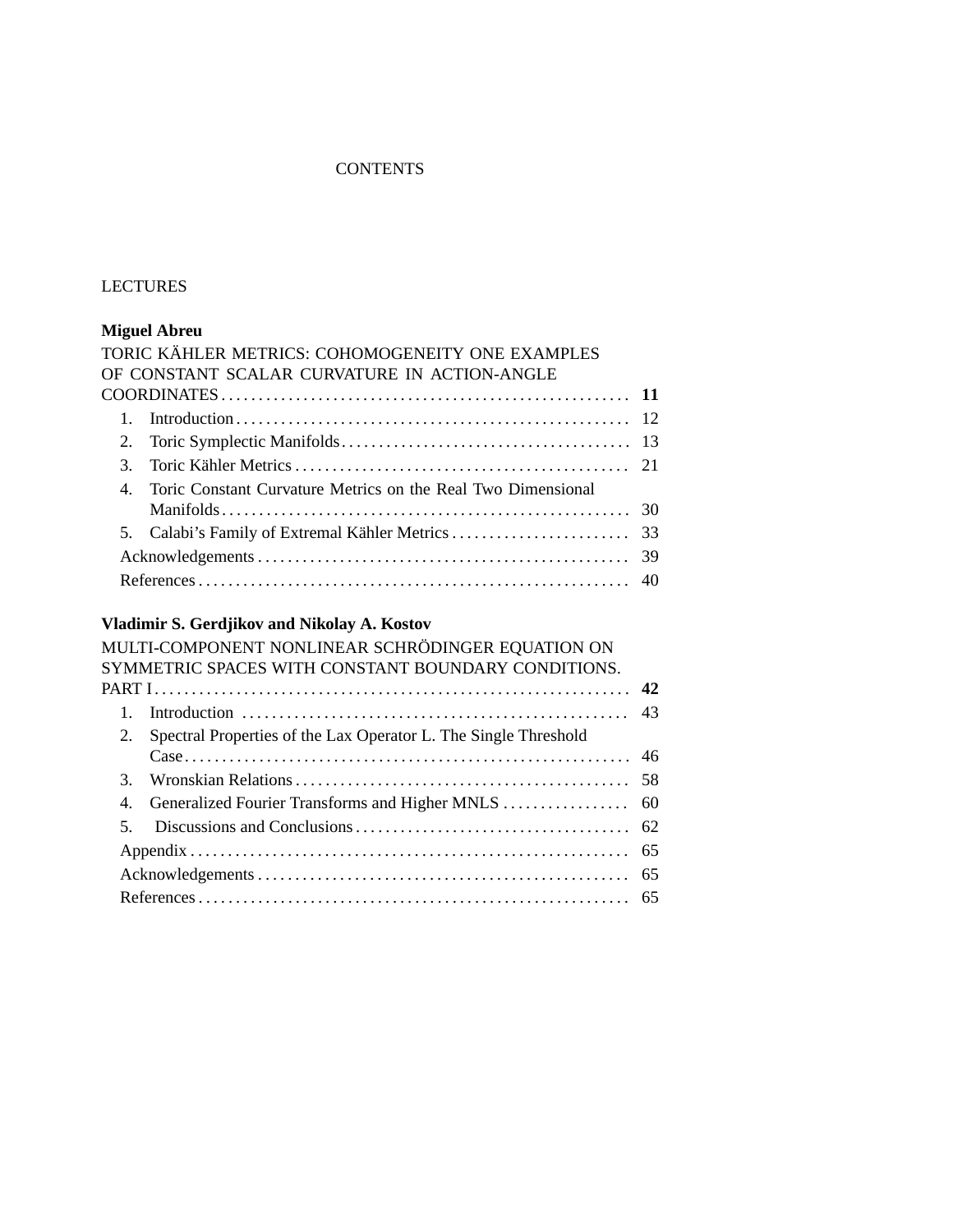### **CONTRIBUTIONS**

| Adina Balmuş, Stefano Montaldo and Cezar Oniciuc        |    |
|---------------------------------------------------------|----|
| PROPERTIES OF BIHARMONIC SUBMANIFOLDS IN SPHERES        | 71 |
| Rosangela Canonico, Luca Parisi and Gaetano Vilasi      |    |
| THEORETICAL MODELS FOR ASTROPHYSICAL OBJECTS AND THE    |    |
|                                                         | 85 |
| Nedim Değirmenci and Şenay Karapazar                    |    |
|                                                         |    |
| Peter Djondjorov, Mariana Hadzhilazova, Ivaïlo Mladenov |    |
| and Vassil Vassilev                                     |    |
|                                                         |    |
| <b>Stoil Doney and Maria Tashkova</b>                   |    |
| LINEAR CONNECTION INTERPRETATION OF EXTENDED            |    |
|                                                         |    |
| Kazuyuki Hasegawa                                       |    |
| ON SURFACES OF LOW GENUS WHOSE TWISTOR LIFTS ARE        |    |
|                                                         |    |
| <b>Azniv Kasparian and Boris Kotzev</b>                 |    |
| WEAK FORM OF HOLZAPFEL'S CONJECTURE 134                 |    |
| <b>Giovanni Moreno</b>                                  |    |
| A C-SPECTRAL SEQUENCE ASSOCIATED WITH FREE BOUNDARY     |    |
|                                                         |    |
| Marian I. Munteanu and Ana I. Nistor                    |    |
| NEW RESULTS ON THE GEOMETRY OF TRANSLATION SURFACES 157 |    |
| <b>Toshio Tomihisa and Akira Yoshioka</b>               |    |
|                                                         |    |
| STAR PRODUCT AND STAR EXPONENTIAL  170                  |    |